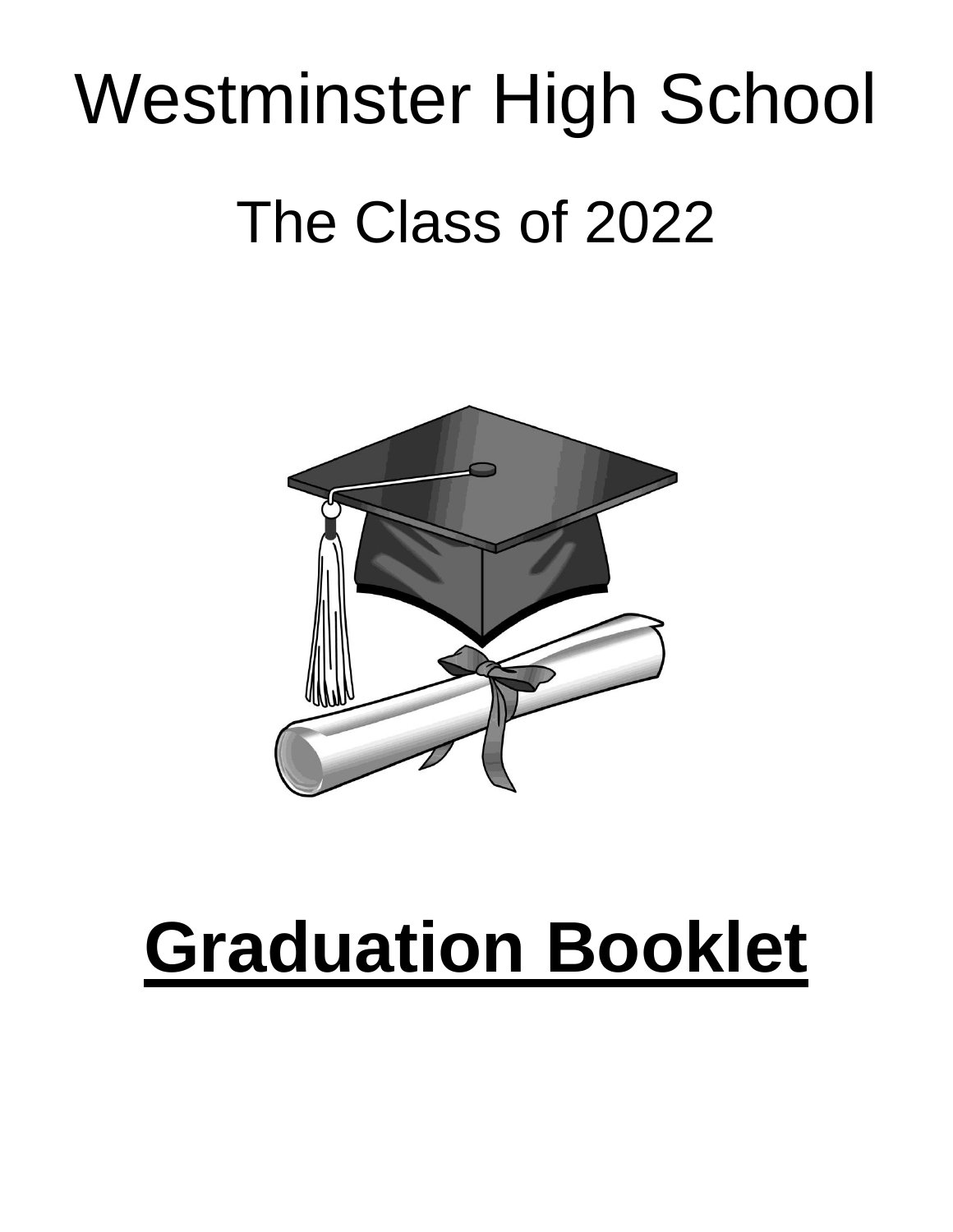#### NOTICE OF NON-DISCRIMINATION

The Board of Education of Carroll County does not engage in discrimination that is unlawful or contrary to Maryland State Department of Education guidance on the basis of age, color, genetic information, marital status, mental or physical disability, ancestry or national origin, race, religion, sex, sexual orientation, gender identity, or gender expression.

The Board of Education of Carroll County is firmly committed to creating equal employment and educational opportunities for all persons by providing an environment that supports optimal academic achievement and productive work and is free from any form of unlawful discrimination, including access to school facilities, educational programs, and extracurricular activities.

The following person has been designated to handle inquiries regarding the non-discrimination policies: Director of Human Resources, 125 North Court Street, Westminster, Maryland 21157, (410) 751-3070.

#### ADA ACCESSIBILITY STATEMENT

Carroll County Public Schools (CCPS) does not discriminate on the basis of disability in employment or the provision of services, programs or activities. Persons needing auxiliary aids and services for communication should contact the Communications Office at 410-751-3020 or publicinfo@carrollk12.org, or write to Carroll County Public Schools, 125 North Court Street, Westminster, Maryland 21157. Persons who are deaf, hard of hearing, or have a speech disability, may use Relay or 7- 1-1. Please contact the school system at least one (1) week in advance of the date the special accommodation is needed.

Information concerning the Americans with Disabilities Act is available from the Director of Facilities Management, (410) 751-3177, or the Communications Officer, (410) 751-3020, 125 North Court Street, Westminster, Maryland 21157.

#### A.H.E.R.A.

The Asbestos Hazard Emergency Response Act (A.H.E.R.A.) management plans for all buildings owned or leased by the Board of Education of Carroll County are available for review at the individual Carroll County school locations and at the Office of Plant Operations located at: 191 Schaeffer Avenue, Westminster, MD 21157. Management plans are required by the Environmental Protection Agency (EPA) and depict the location, amount, condition, and response action projected for any asbestos-containing materials, if any are located in the school building.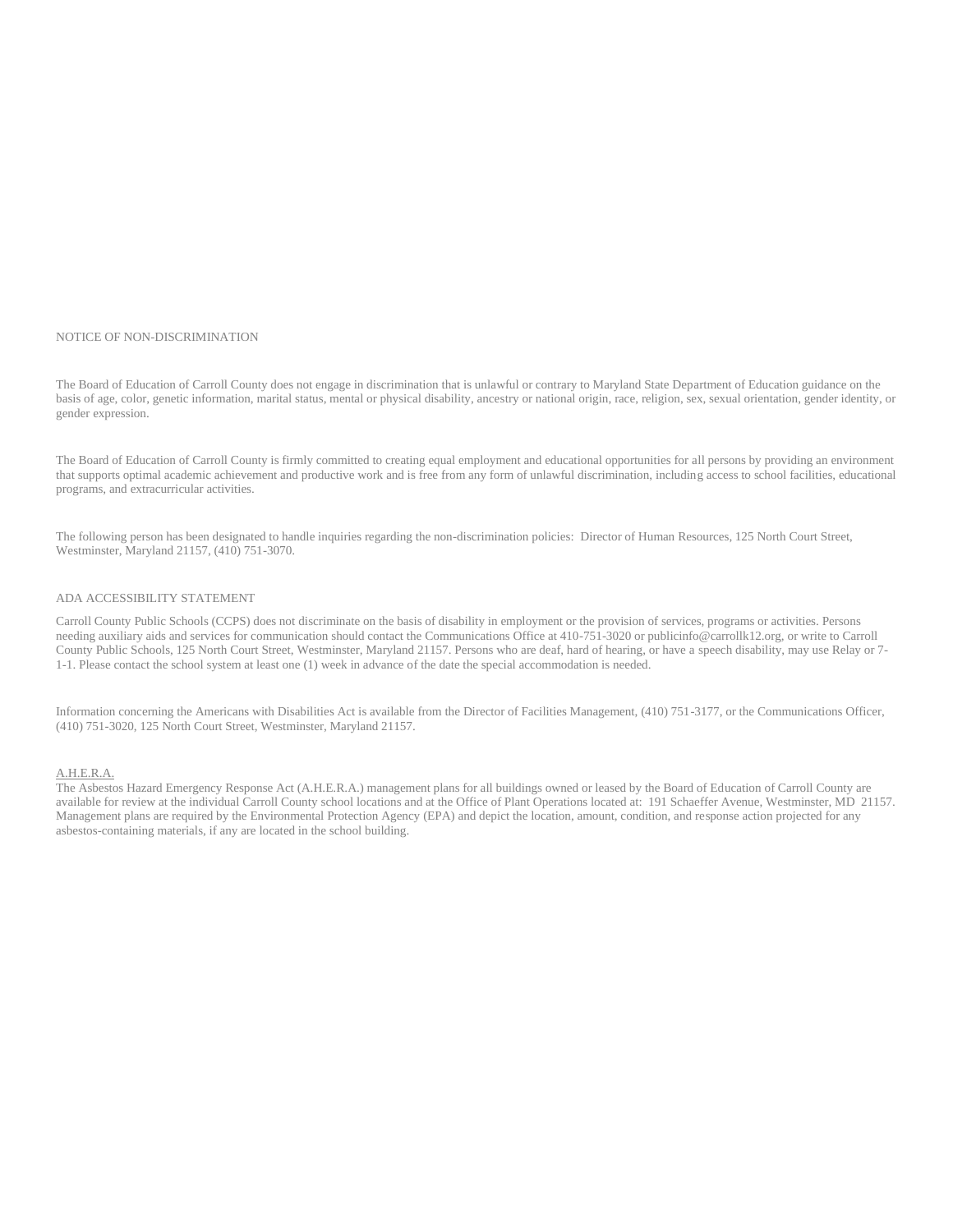



#### ● We are Westminster. We are ONE. ●

January 19, 2022

Dear Members of the Class of 2022:

Congratulations on your upcoming graduation from Westminster High School. During the last four years, you have had a variety of experiences that have been designed to prepare you intellectually, socially, and personally for future success in college and in your careers. During the last two years, you have had experiences that will make you stronger adults and more capable to deal with life challenges in the future. I am proud of the way you have dealt with your education and the maturity in which you handled the Covid19 pandemic.

As you enter the homestretch of your high school career and prepare to participate in the planned senior activities, we ask for your cooperation in making these activities memorable and enjoyable experiences for everyone involved.

Please make sure that you are organized. Keep this booklet handy as a reference. It contains reminders, deadlines, dress code requirements, and other useful information for you and your parents. To avoid possible conflicts involving employment or other outside activities, give enough notice to your employers and outside coaches so they can plan around your graduation commitments. If you have Advanced Placement testing or other school related activities, WHS will be as flexible as we can.

Please conduct yourself in a manner that demonstrates an appreciation for the formality and significance of these final events of your senior year. Your observance of the rules will help ensure that you and your classmates will have a commencement ceremony to look back upon with pride and happy memories. You have all worked very hard to get to this point in your high school careers, and you clearly deserve the best experiences that we can provide.

We would like to personally wish each of you the very best in all of your future endeavors. Your contributions to Westminster High School have made it a better place, and your success in post-secondary education, in the military and in the work force will be a reflection of your character as well as the quality education you received while you were with us. Best wishes for a productive and rewarding remainder of the school year.

Sincerely,

Katie Nefflen Acting Principal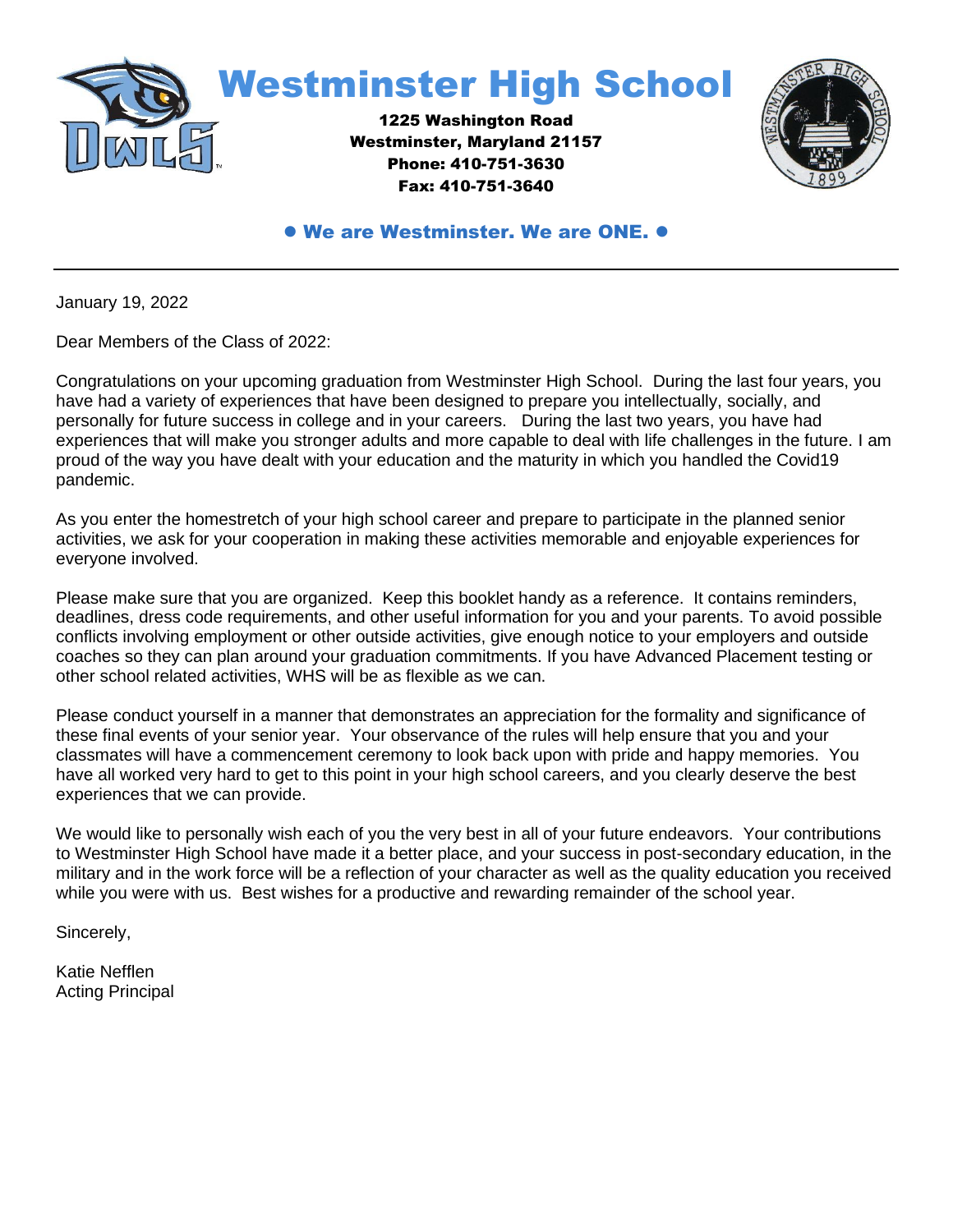## **POLICIES AFFECTING SENIORS**

## **The information and events outlined in this booklet are subject to change based on Covid guidance at the time of graduation events.**

In order for seniors to be eligible to participate in graduation exercises, they must complete the Maryland State Graduation Requirements by the end of the fourth marking period of their senior year. Seniors who are required to attend summer school after the date of graduation to make-up or meet requirements will not be able to participate in graduation exercises until the following year. Check with your senior to be certain the requirements have been or are scheduled to be met and that course work is being completed satisfactorily.

#### **Student Obligations**

All assigned detentions and outstanding financial obligations must be cleared before a senior is permitted to receive graduation tickets. Seniors who have any questions regarding obligations should check with the cafeteria, teacher, coach, media center personnel, or main office as appropriate.

#### **Student Laptop Collection**

CCPS student issued laptops and chargers must be returned to the Media Center on or before Friday, May 20, the last school day for seniors. Any senior who has to take a make-up exam which requires the use of their laptop may return their laptop on Monday, May 23. Students with outstanding laptops or chargers will not be permitted to receive graduation tickets.

#### **Service Learning Hours**

Student service learning hours must be submitted to Ms. Mongold no later than 2:30 p.m. on Friday April 29, 2022, to be eligible to participate in commencement activities and to be considered for meritorious or exemplary service certificates. Students will not receive a diploma until all seventy-five (75) hours have been submitted and verified prior to the first rehearsal.

### **Yearbooks**

Yearbooks ordered by members of the graduating class will be distributed near the end of May at a date and time to be announced. The inclusion of a senior portrait in the senior section of the yearbook is the responsibility of the individual. If the senior's picture does not appear in the senior section, either the student did not have his/her picture taken on the scheduled date or on the make-up day, or the senior did not turn in the proof for processing. Yearbook supplements will be mailed to graduating seniors' homes in the fall.

### **Final Exams**

All seniors must take a final exam or have a culminating activity in each course. The exam will count as 10 percent of the final grade per CCPS grading policies. The exam schedule for seniors is as follows:

5/17 (Tue) - Mod 1B Only 5/18 (Wed) - Mod 4A Only 5/19 (Thu) - Mods 2, 4/4B 5/20 (Fri) - Mods 1/1A, 3 *Last official school day for Seniors* 5/23 (Mon) - Make-up Exams, only seniors who need to make up an exam will report to school

Because attendance at graduation rehearsals is critical, any make-up examinations must be arranged prior to or after the graduation rehearsals.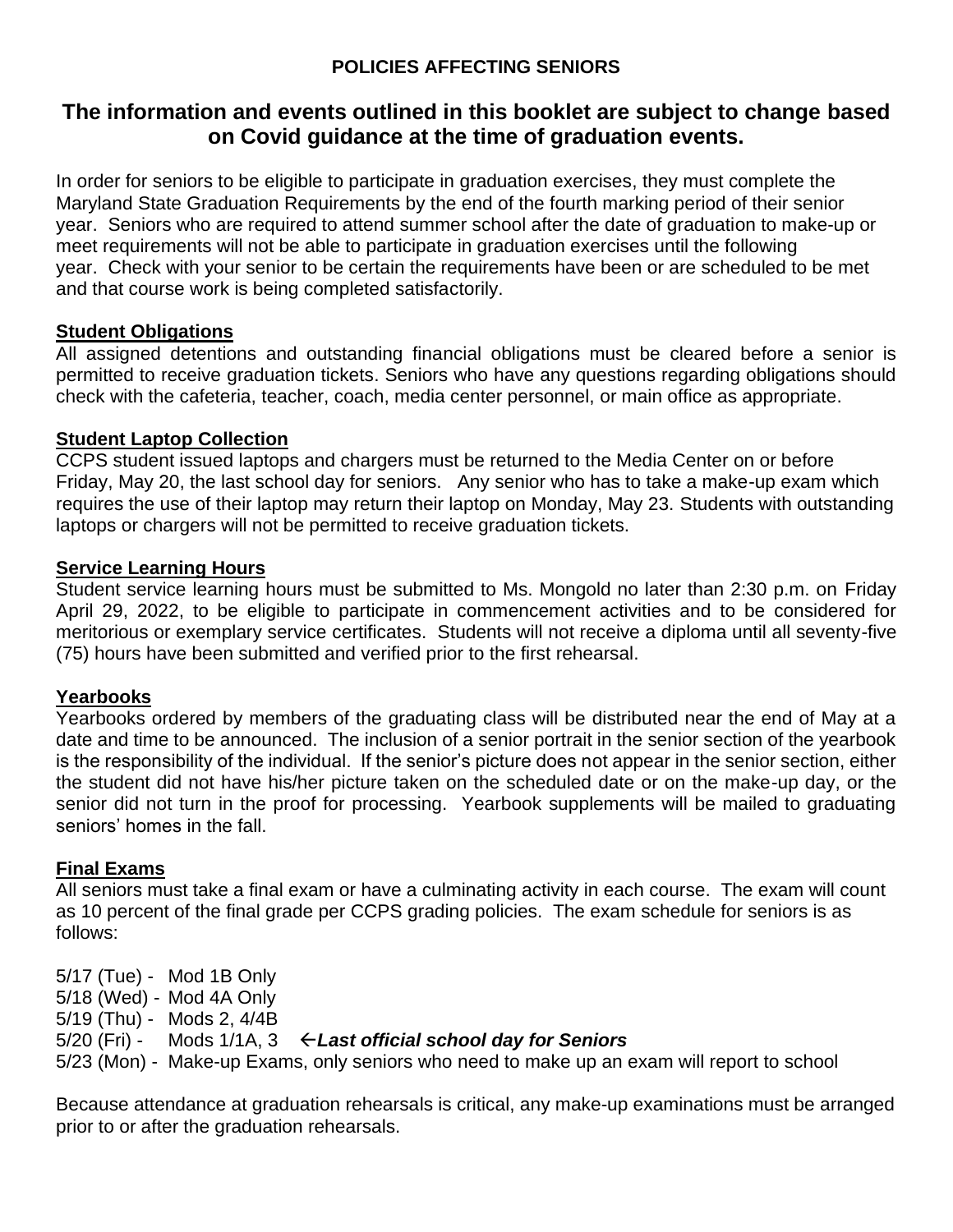### **Tickets for Graduation**

Admission to graduation is by ticket only. The number of tickets each senior will receive for graduation is yet to be determined and will be based upon the capacity allowed at McDaniel College at the time of graduation, and any Covid restrictions at that time. We will notify seniors of the number of tickets allotted as we receive more information from McDaniel and the Carroll County Health Department. Tickets will be distributed to seniors following the Farewell Assembly, Wednesday, June 1. We will not be able to honor replacement ticket requests or allow entry for "forgotten or lost" tickets. It is important that you keep your tickets in a secure location and remember to bring them to the graduation ceremony. Every family member must have a ticket to gain admission. If you need additional tickets ask another senior who may not use all of theirs. If seniors are unable to obtain extra tickets from classmates, they should submit a request for additional tickets; see the end of this booklet for the request form and instructions.

### **Special Seating**

There will be reserved areas for handicapped and hearing-impaired guests. Seats in this section will be counted in your allotment of tickets. This section will require a reserve seating ticket. See the end of this booklet for the request form and instructions.

### **Seating at Graduation**

Seating for graduation at McDaniel College is on a first-come, first-served basis. No seats may be reserved. Doors to Gill Center will open at **12:00 p.m.** for guests holding a ticket for admission. Please ask that your friends and family members attending the graduation ceremony be physically in their seats by **12:50 p.m**. to avoid interference with the faculty and student processional into the ceremony. All doors to Gill Center will be locked at 12:50 to allow the graduates to process. Doors will re-open once the processional is finished. No one will be admitted entry or re-entry during the processional – this includes guests who may have left their seats for a bathroom break.

#### **Graduation Rehearsals**

To ensure a smooth graduation on Friday, June 3, every senior participating in graduation is required to attend the rehearsals. Seniors who participate in a work release program are also required to be present at rehearsals. Inform your employers of these obligations early to avoid unnecessary conflicts. Failure to attend graduation rehearsals without prior approval will lead to non-participation in the June 3<sup>rd</sup> graduation ceremony.

On each mandatory day, seniors are required to report at the specified time. Please remember that school may be in session for the remainder of the student body. Seniors are to remain in designated rehearsal areas and only those seniors who have justifiable business are permitted in classroom areas. No senior may return as a visitor while school is in session.

Rules of conduct, processional and recessional order, seating, and school policies regarding seniors and graduation will be explained at rehearsal. Senior questions will also be answered during the rehearsal session.

### **Unanswered Questions**

If you have any questions or concerns regarding graduation activities, please call or e-mail Ms. Kimble, graduation coordinator, at 410-751-3630 or **Solut Schooln Example 2.** Arg.

### **Saturday, May 21, 2022**

The Senior Prom will be held at the Hunt Valley Mansion from 7:00 p.m. – 10:00 p.m.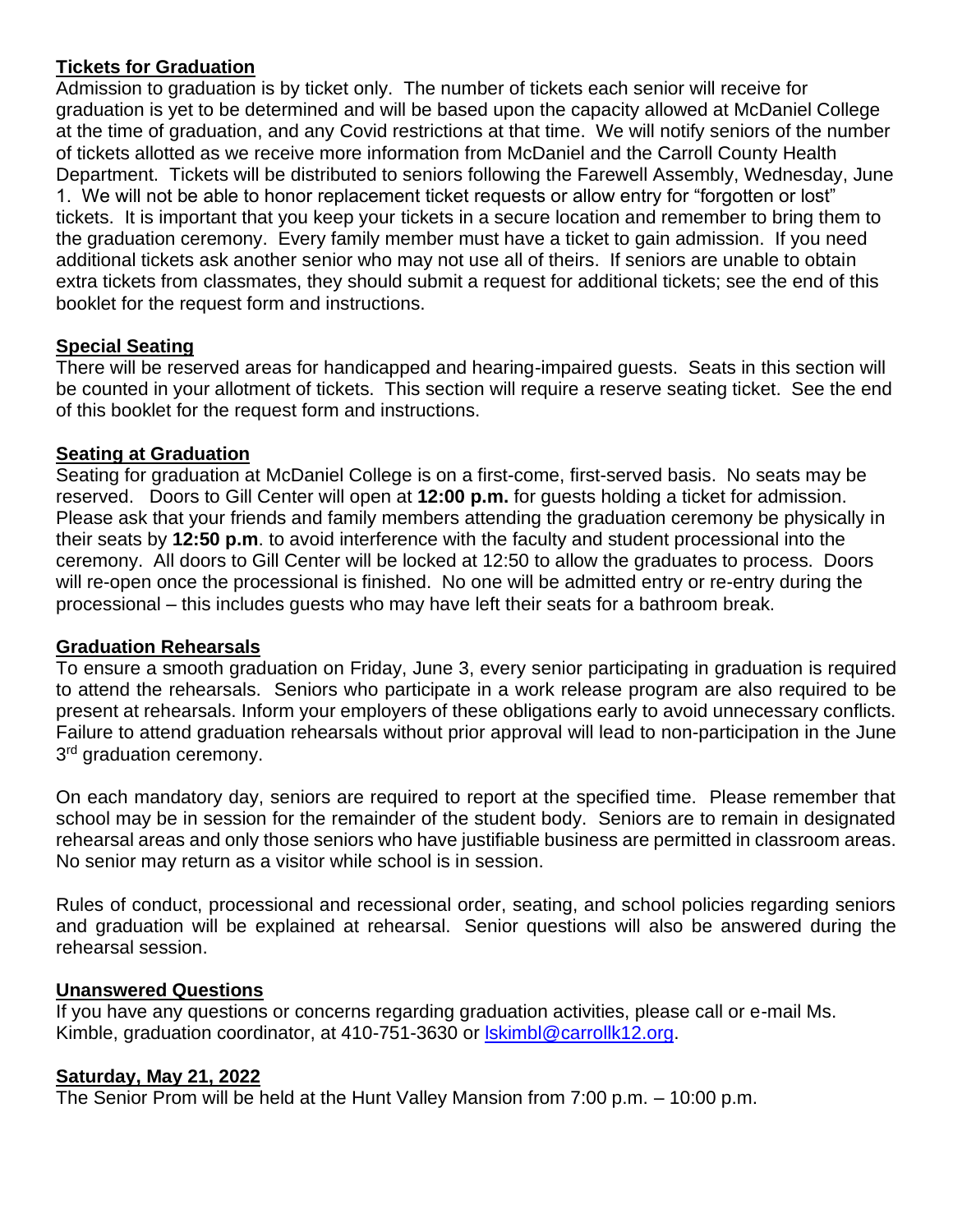#### **Wednesday, May 25, 2022**

Seniors will report directly to the WHS auditorium at 7:45 a.m. for the first graduation rehearsal. Graduation rehearsal will last until 11:00 a.m. Attendance is mandatory. Failure to attend graduation rehearsal without prior approval will lead to non-participation in the June 3 graduation ceremony. Masks are required upon arrival and during rehearsal. Full commencement attire including cap and gown, proper dress, and proper footwear must be worn. Seniors are required to remain in the area of the auditorium or gymnasium until all rehearsal needs have been met.

The senior panoramic will be taken immediately following rehearsal. Only students in full cap and gown will be photographed.

#### **Thursday, May 26, 2022**

Seniors will report to the Westminster High School gymnasium at 7:45 a.m. for graduation rehearsal. Graduation rehearsal will last until 11:00 a.m. Attendance is mandatory. Failure to attend graduation rehearsal without prior approval will lead to non-participation in the June 3 graduation ceremony. Masks are required upon arrival and during rehearsal.

#### **Wednesday, June 1, 2022**

Seniors will report to the Westminster High School gymnasium by 7:30 a.m. for the Senior Farewell Assembly. The Farewell Assembly will begin at 8:00 a.m. Attendance is mandatory. Graduates are required to be in full commencement attire. Masks are required upon arrival and during the ceremony. Parents may attend the Farewell Assembly.

Graduation tickets will be distributed at the conclusion of the Farewell Assembly. CCPS student issued laptops and chargers must be returned and student obligations must be cleared before students will receive tickets.

The Senior Picnic, hosted by the Class of 2022 Parent Boosters, will begin at 11:00 a.m. at Ruby Field. All seniors are invited. Masks are required for all attendees. More information to follow.

#### **Thursday, June 2, 2022**

The Senior Community Awards Ceremony begins at 6:30 p.m. Only those students who have been notified that they are receiving an award are required to attend and should be at the school by 6:15 p.m. Masks are required upon arrival and during the ceremony. Attending graduates are required to be in business casual attire. Parents may attend the Community Awards Ceremony.

#### **Friday, June 3, 2022**

Students will report to Big Baker Chapel at McDaniel College at 8:00 a.m. for graduation rehearsal. Graduation rehearsal will last until 10:30 a.m. Masks are required upon arrival and during rehearsal. It is recommended that seniors wear their graduation shoes in order to practice navigating the steps and stage. Graduation rehearsal is mandatory. Failure to attend graduation rehearsal without prior approval will lead to non-participation in the June 3<sup>rd</sup> graduation ceremony.

Students should report back to Baker Chapel at McDaniel College at 12:15 p.m. for the graduation. Graduation begins at 1:00 p.m. in Gill Center at McDaniel College.

#### **Dress Code**

All seniors must have a WHS cap and gown in order to participate in the graduation ceremony. Since these activities are voluntary for the graduate, and because we respect our graduates, their families, and invited guests, seniors inappropriately dressed will be removed from the lineup prior to these events and will not be allowed to participate in a formal capacity.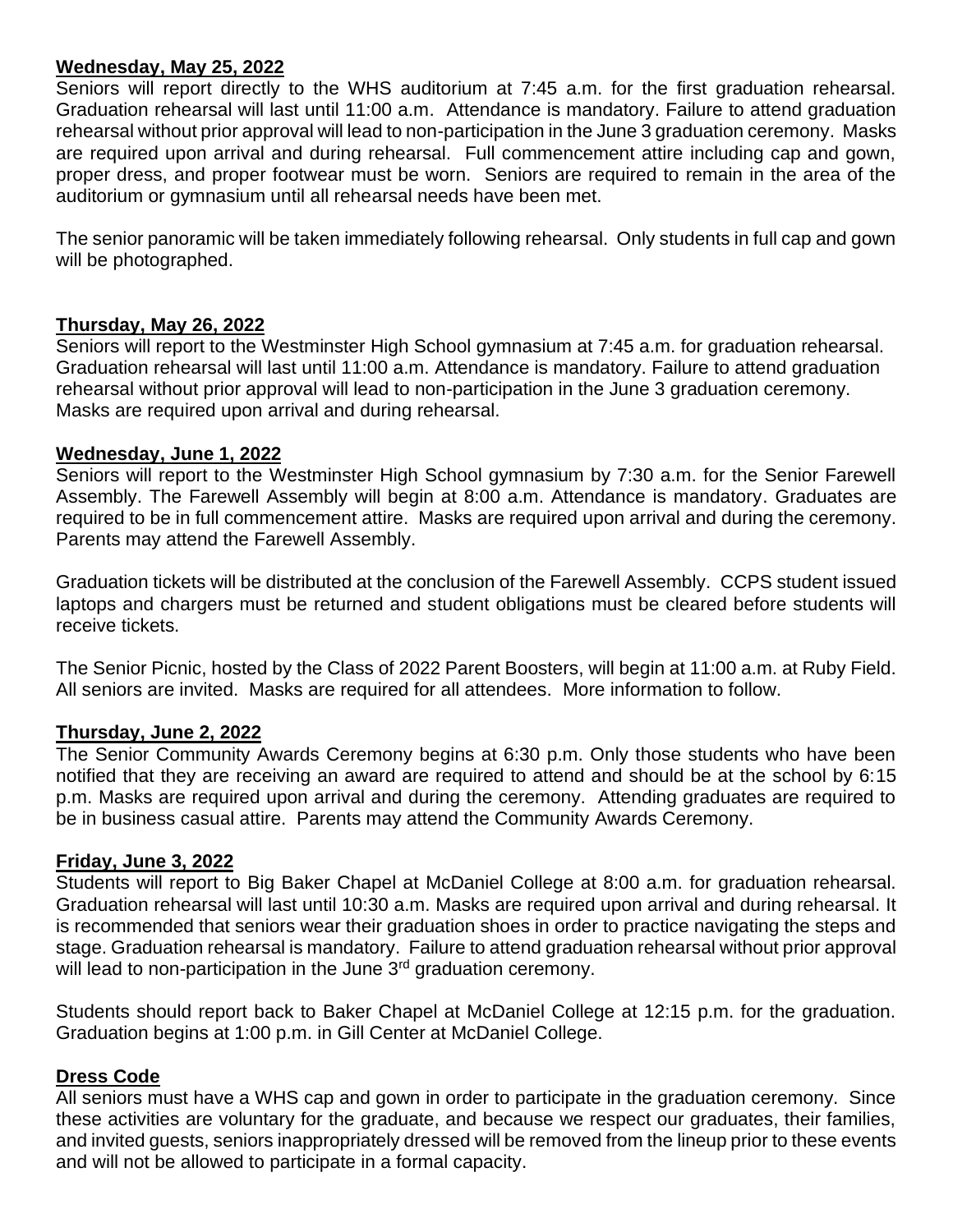### **Appropriate Dress to Wear under Caps and Gowns**

Students may choose from the following options:

- A dress that doesn't fall below the graduation gown or a blouse and skirt
- Dark tie (no bow ties) with white buttoned-down dress shirt
- Black dress slacks (no tan or khaki-colored trousers)
- Black dress shoes, boots, or sandals (no dressy flip-flops are permitted)
- Dark socks with shoes/boots

Also:

- Jewelry is permissible as long as it is not worn on the gown itself
- Service awards and honor pins may be worn

\*Rather than spend a significant amount of money on the appropriate graduation attire, please consider other means to find the items you may need. Older relatives, friends, and neighbors are good sources for some of these items, especially dress shoes.

*The gown cannot be ironed because it will melt.* It should, however, be removed from the bag and allowed to hang loosely prior to the first rehearsal to release any wrinkles or fold lines.

The cap should be placed upon the head with the longer point of the crown to the back. The shorter point should be centered on the forehead down far enough so that the top is level and parallel to the floor. The tassel is draped over the left temple. Tassels should not be pinned or sewn but should be permitted to hang naturally.

The changing of the tassel from the right to the left side is an action practiced in many schools. It is intended to give the graduate a feeling of personal significance and to mark graduation. The changing of the tassel will be led by the president of the class after all participating seniors have received their diploma covers.

#### **Distribution of Diplomas**

The distribution of diplomas will conform to the procedure used in all Carroll County high schools. Blank diploma covers will be presented to the graduates at the ceremony. Actual diplomas will be distributed immediately following the graduation ceremony to all seniors who participated in graduation. We recommend that students designate a meeting place to reunite with family after receiving their diploma envelope. Diplomas will be available to students who did not participate in graduation on Monday, June 6 at 9:00 a.m. in the Westminster High School Counseling office.

#### **Graduation Photos**

Photographers from the school's photography vendor, Prestige Portraits/Lifetouch, will be capturing candid photos and graduation portraits during graduation. Any student photographed during the commencement ceremony will be uploaded to an online photo gallery for viewing and purchasing. Go to prestigeportraits.com for more information. If you have any questions, please contact the staff at Prestige Lifetouch 410-525-1700 or 800-445-1191.

#### **Announcements and Name Cards**

Announcements and cards will be mailed directly to those who ordered from Jostens. Receipt of a graduation announcement **does not** ensure a ticket to the graduation ceremony. Admission to the graduation ceremony is *by ticket only*. Each person you intend to invite to graduation must be given an admission ticket; announcements are *not* tickets.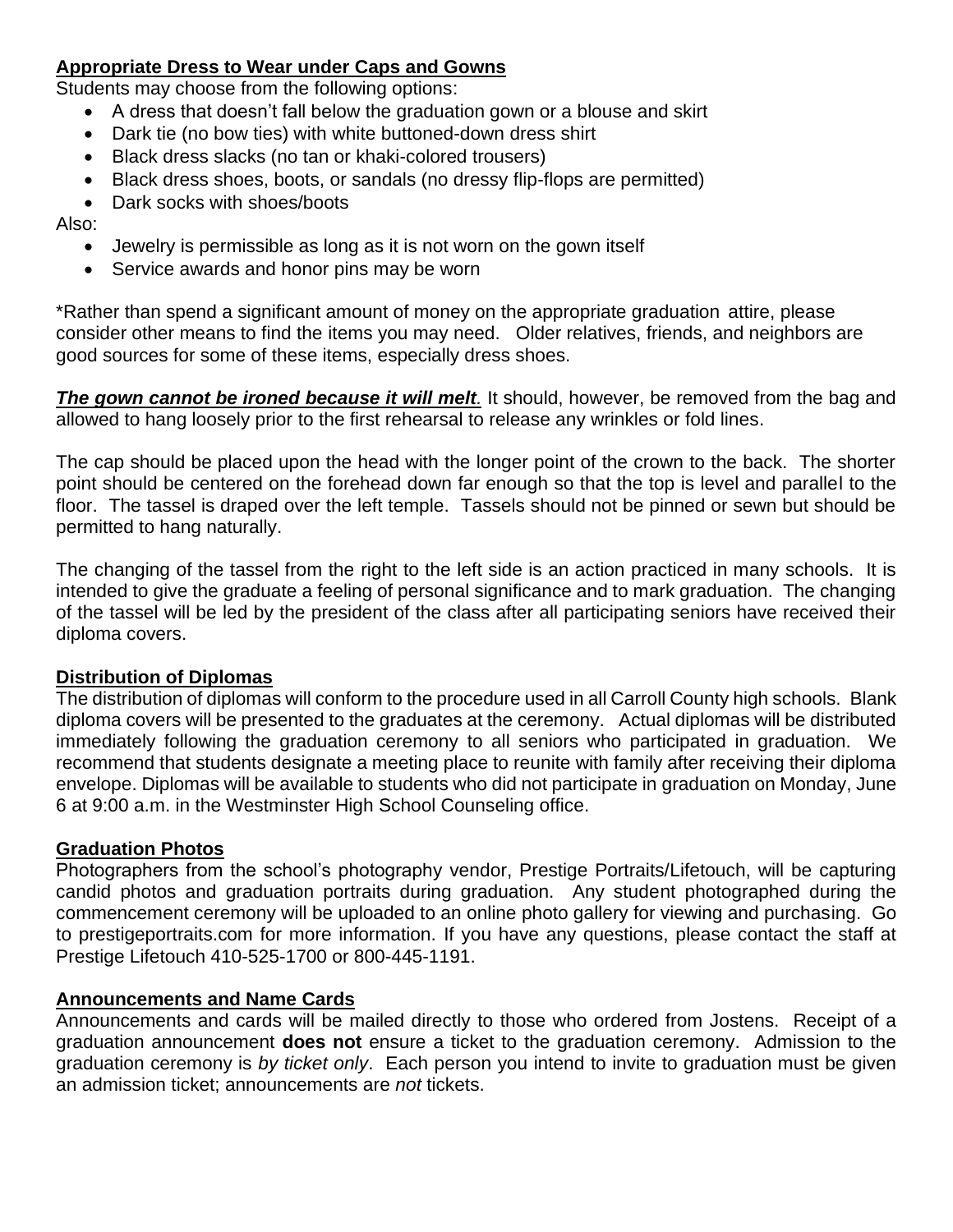#### **Announcement of Names**

Every parent, guardian, family member, and guest wants to hear his or her graduating senior's name announced during the ceremony. Unlike a recreational or sporting event, where yelling and shouting are encouraged and permitted, the commencement ceremony should have an aspect of regality and formality. In order to permit each family to hear their senior's name called, we are asking that during the reading of names all applause and other celebratory sounds are held until the end. Also by doing so, the length of the ceremony will be shortened.

#### **Rules of Conduct**

Rules of conduct, professional and recessional order, seating, and school policies will be enforced at all times. Any student who violates any of these conditions will forfeit their privilege of obtaining their diploma during the ceremony.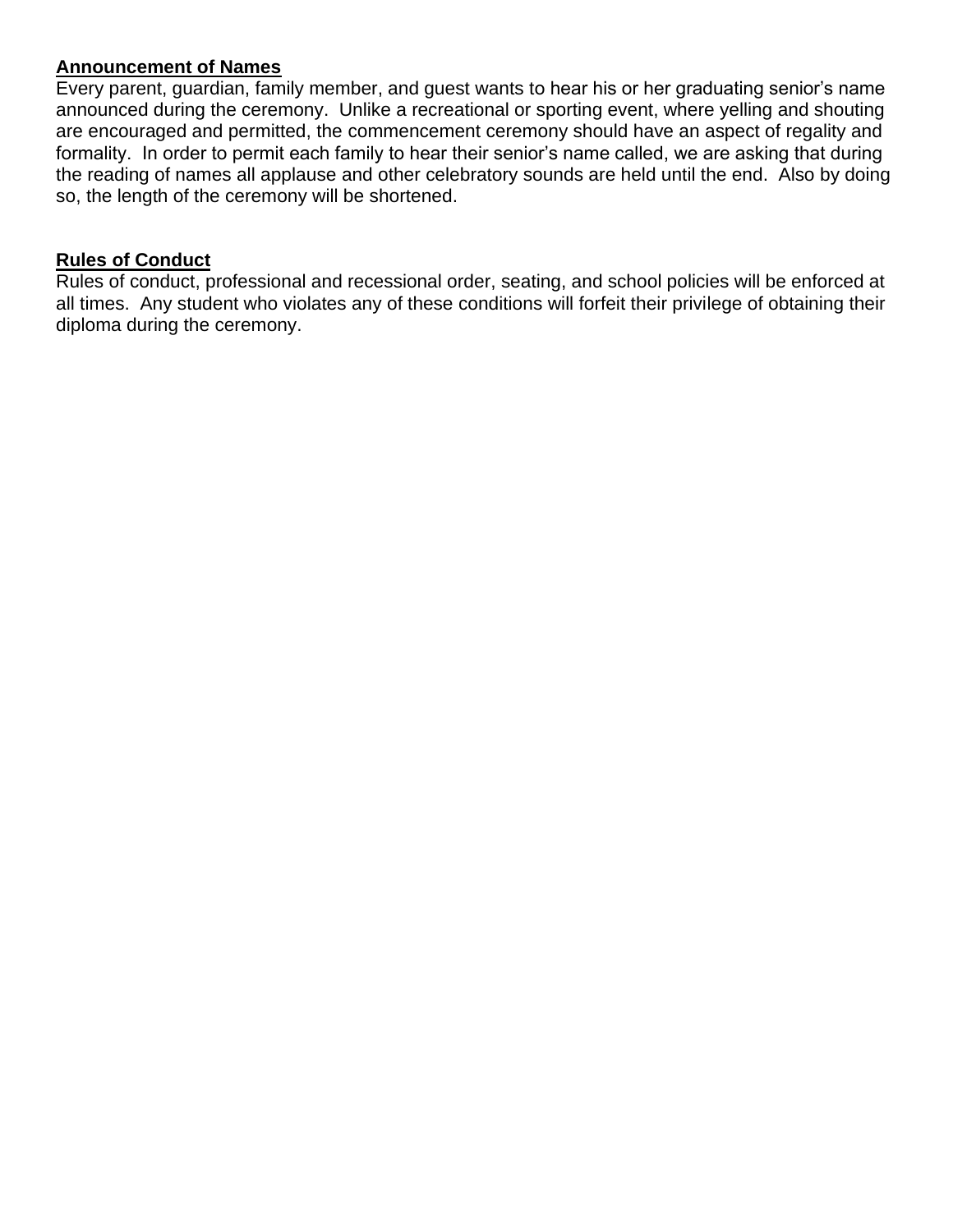#### **Request for Additional Tickets**

The amount of graduation tickets each senior will receive is to be determined. Seniors and their parents who request extra tickets (and cannot get enough by asking their peers) should submit this request form to Ms. Seeley, in the Attendance Office, by May 2, 2022. Due to limited seating, however, all requests may not be met; you will be notified by May 18 *only* if we are not able to accommodate your requests.

Due to the restrictions placed upon McDaniel College by the Maryland State Fire Marshal, we will not be able to honor extra ticket requests that are received after the request deadline of May 2, 2022.

Student's Name: Advisory Teacher: Advisory Teacher: Advisory Teacher:

Number of additional tickets requested:\_\_\_\_\_\_\_\_(not including the tickets that each senior is guaranteed)

Reason additional tickets are required (Please limit your explanation to 2-3 sentences):

#### **Special Needs Seating**

There is a "Special Needs Seating" area reserved for family members who may be wheelchair bound or who are having mobility issues. Should you have a family member who needs this special seating, please submit this request form to Ms. Seeley, in the Attendance Office, by May 2, 2022. You will be notified by May 18 *only* if we are not able to accommodate your requests.

Due to the restrictions placed upon McDaniel College by the Maryland State Fire Marshal, we will not be able to honor requests for special needs seating that are received after the May 2, 2022 deadline.

Please note: Only one additional family member is permitted to sit with the family member with special needs. Each person seated in this section must present a ticket for admission to the graduation ceremony. These tickets will be issued to the graduate in place of regular graduation tickets, not in addition to them.

Student's Name: Notified and the student's Name: Natural Advisory Teacher: Name of Advisory Teacher:

Number of special needs seats requested:

Do you wish to have 1 (one)\* additional family member sit in this area?

\*Your regular admission ticket total will be reduced by these Wheelchair- Accessible Tickets. Graduates will still receive only the allotted tickets, *including these*.

#### **Hearing Impaired and Deaf Guests**

Should you have a family member who needs interpretive services, please submit this request form to Ms. Seeley, in the Attendance Office, by May 2, 2022. You will be notified by May 18 *only* if we are not able to accommodate your requests.

Please note: Only one additional family member is permitted to sit with the family member who needs interpretive services. Each person seated in this section must present a ticket for admission to the graduation ceremony. These tickets will be issued to the graduate in place of regular graduation tickets, not in addition to them.

Student's Name: Advisory Teacher: Advisory Teacher:

Number of interpretive service seats requested:

Do you wish to have 1 (one)\* additional family member sit in this area? \*Your regular admission ticket total will be reduced by these Hearing Impaired Tickets. Graduates will still receive only the allotted tickets, *including these*.